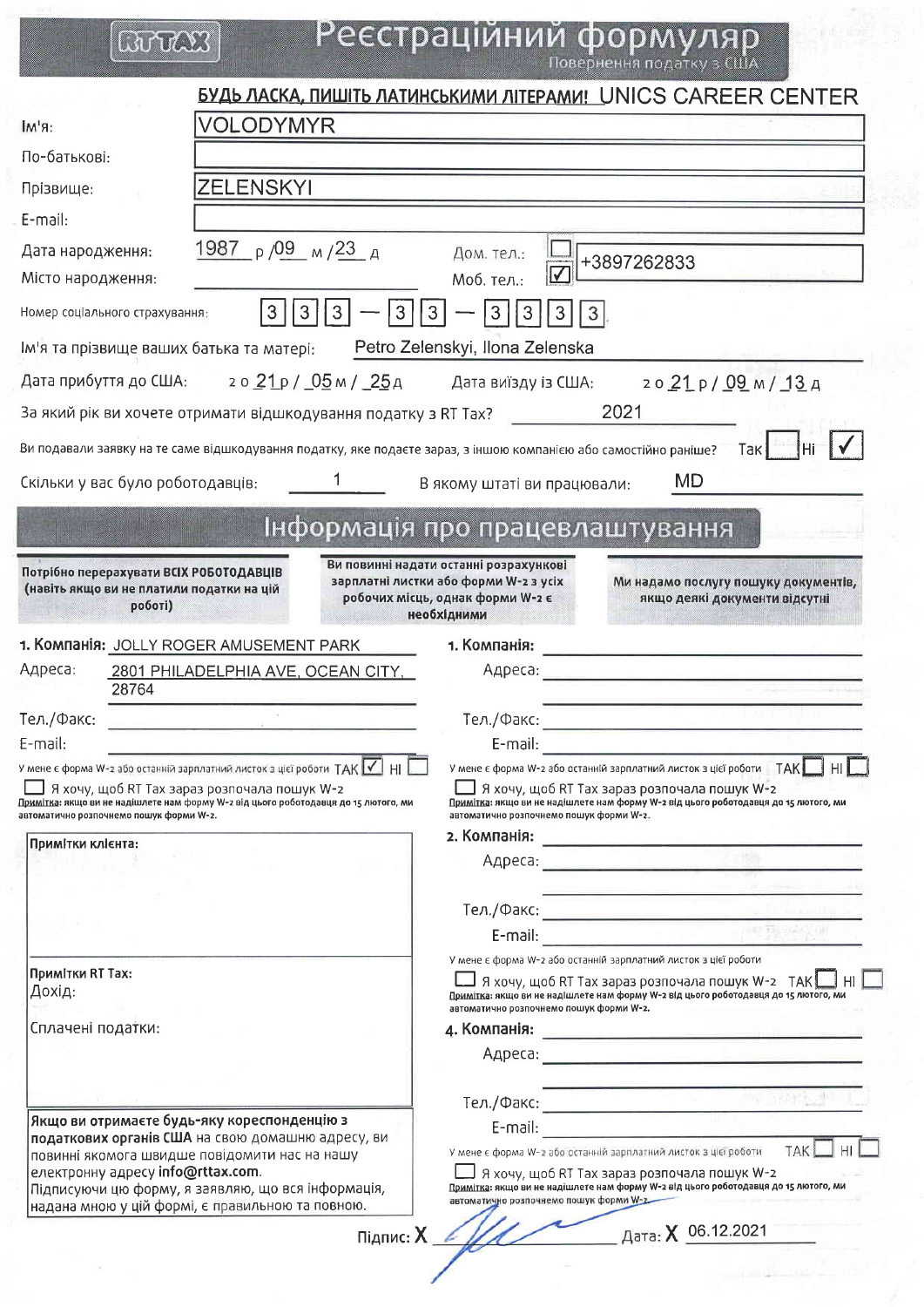## POWER OF ATTORNEY

| 1987 09 23 Social Security number 3 3 3 3 - 3 3 - 3 3 3 3 3  residing at |  |  |  |
|--------------------------------------------------------------------------|--|--|--|
|                                                                          |  |  |  |

(hereinafter referred to as the "Principal"), hereby grant a power of attorney to the company, ,,Unidata" Ltd, Reg. No 3o3a9o943, its officers and/or employees (hereinafter referred to as the "Agent"), to sign, verify and file all the principal's federal, state, social security and medicare, local income and other tax returns; examine and copy all the principal's tax returns and records; represent the principal before any federal, state or local revenue agency or taxing body and, in general, exercise all powers with respect to tax matters which the principal could, if present and under no disability.

On the basis of this power of attorney "Unidata" Ltd its officers and/or employees are given the authority:

- 1. To act as an agent in preparing and dealing with the Principal's income tax return(s).
- 2. To use own postal address on the Principal's tax return(s), receive all correspondence from the IRS and State Tax Authorities and receive refund checks issued in Principal's name at the address stated bellow: 1219 Ogden Ave. Suite #C, Downers Grove, IL 60515, USA
- 3. To request from the Principals employer(s) and to receive Principal's W-z form to the address: 1219 Ogden Ave. Suite #C, Downers Grove, IL 60515, USA
- To deal with Principal's Social Security and MediCare (FICA) tax rebate.

This Power of Attorney shall become effective immediately on the date signed and shall be valid for three years.

 $\frac{1}{2}$  is  $\frac{1}{2}$  in  $\frac{1}{2}$ 

Date: 06.12.2021

Signature of the Principal: X Manuson Signature of the Principal: X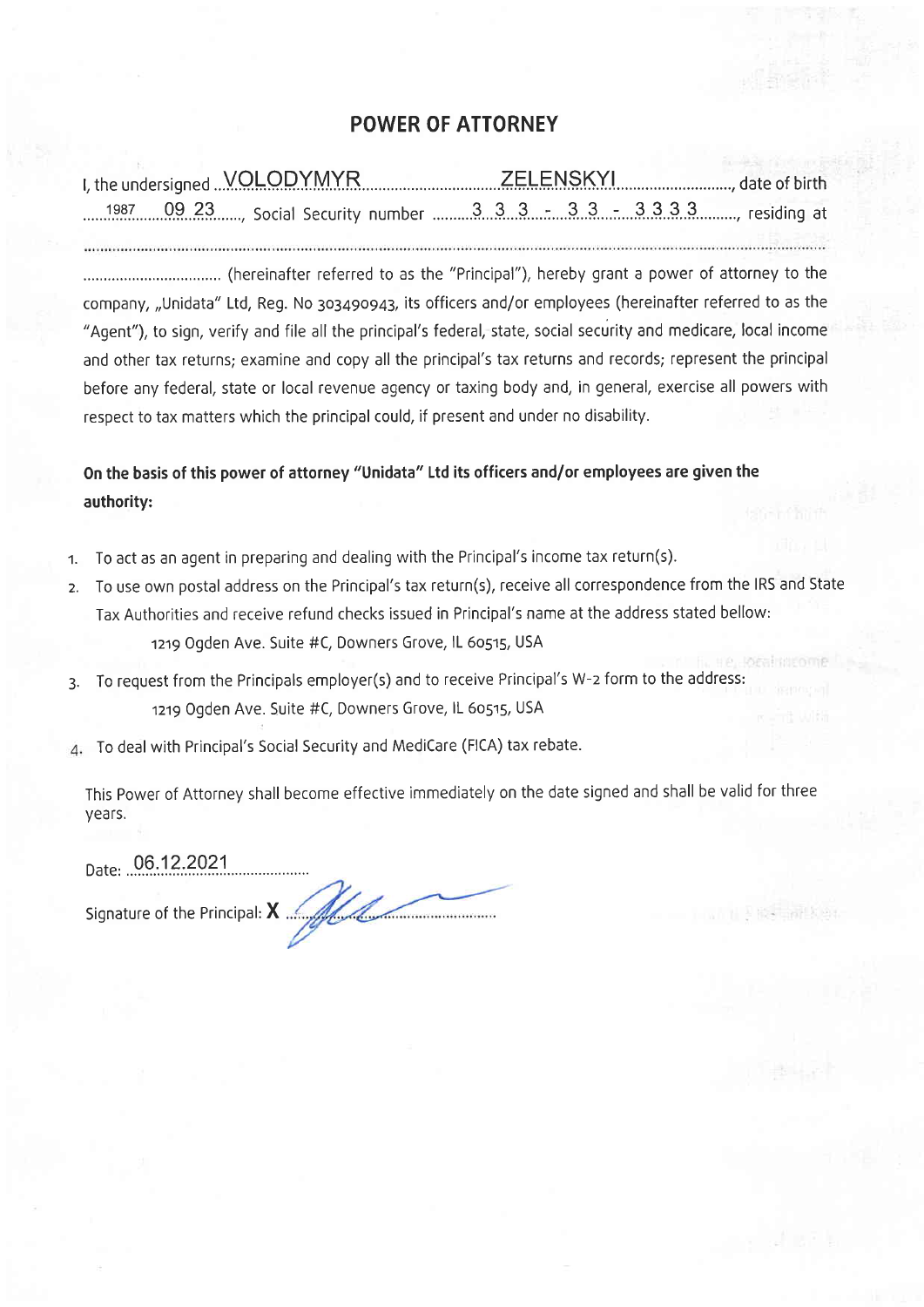|                                                    | <b>Power of Attorney</b>                                                                                                                                                                                             |                                                           |                 | OMB No. 1545-0150                                                                                                                                                                                                             |
|----------------------------------------------------|----------------------------------------------------------------------------------------------------------------------------------------------------------------------------------------------------------------------|-----------------------------------------------------------|-----------------|-------------------------------------------------------------------------------------------------------------------------------------------------------------------------------------------------------------------------------|
|                                                    |                                                                                                                                                                                                                      |                                                           |                 | For IRS Use Only                                                                                                                                                                                                              |
| (Rev. February 2020)<br>Department of the Treasury | and Declaration of Representative                                                                                                                                                                                    | Received by:                                              |                 |                                                                                                                                                                                                                               |
| <b>Internal Revenue Service</b>                    | Go to www.irs.gov/Form2848 for instructions and the latest information.                                                                                                                                              |                                                           |                 | Name and the set of the set of the set of the set of the set of the set of the set of the set of the set of the set of the set of the set of the set of the set of the set of the set of the set of the set of the set of the |
| Part I                                             | <b>Power of Attorney</b>                                                                                                                                                                                             |                                                           |                 | <b>Telephone</b>                                                                                                                                                                                                              |
|                                                    | Caution: A separate Form 2848 must be completed for each taxpayer. Form 2848 will not be honored                                                                                                                     |                                                           |                 | Function                                                                                                                                                                                                                      |
|                                                    | for any purpose other than representation before the IRS.                                                                                                                                                            |                                                           |                 | Date                                                                                                                                                                                                                          |
| 1                                                  | Taxpayer information. Taxpayer must sign and date this form on page 2, line 7.                                                                                                                                       |                                                           |                 |                                                                                                                                                                                                                               |
| Taxpayer name and address                          |                                                                                                                                                                                                                      | Taxpayer identification number(s)                         |                 |                                                                                                                                                                                                                               |
|                                                    |                                                                                                                                                                                                                      |                                                           |                 |                                                                                                                                                                                                                               |
|                                                    |                                                                                                                                                                                                                      | Daytime telephone number                                  |                 | Plan number (if applicable)                                                                                                                                                                                                   |
|                                                    | hereby appoints the following representative(s) as attorney(s)-in-fact:                                                                                                                                              |                                                           |                 |                                                                                                                                                                                                                               |
| $\mathbf{2}$                                       | Representative(s) must sign and date this form on page 2, Part II.                                                                                                                                                   |                                                           |                 |                                                                                                                                                                                                                               |
| Name and address                                   |                                                                                                                                                                                                                      |                                                           |                 |                                                                                                                                                                                                                               |
|                                                    |                                                                                                                                                                                                                      | <b>PTIN</b>                                               |                 |                                                                                                                                                                                                                               |
| <b>UAB RT, P/D 219</b>                             |                                                                                                                                                                                                                      | Telephone No. 630-303-7192                                |                 |                                                                                                                                                                                                                               |
| KAUNAS, LT-44001, LITHUANIA                        |                                                                                                                                                                                                                      | Fax No. 630-390-2242                                      |                 |                                                                                                                                                                                                                               |
|                                                    | П<br>Check if to be sent copies of notices and communications                                                                                                                                                        | Check if new: Address $\Box$ Telephone No. $\Box$         |                 | Fax No. I                                                                                                                                                                                                                     |
| Name and address                                   |                                                                                                                                                                                                                      |                                                           |                 |                                                                                                                                                                                                                               |
|                                                    |                                                                                                                                                                                                                      | PTIN                                                      |                 |                                                                                                                                                                                                                               |
|                                                    |                                                                                                                                                                                                                      |                                                           |                 |                                                                                                                                                                                                                               |
|                                                    |                                                                                                                                                                                                                      |                                                           |                 |                                                                                                                                                                                                                               |
|                                                    | п<br>Check if to be sent copies of notices and communications                                                                                                                                                        | Check if new: Address Telephone No. Fax No.               |                 |                                                                                                                                                                                                                               |
| Name and address                                   |                                                                                                                                                                                                                      |                                                           |                 |                                                                                                                                                                                                                               |
|                                                    |                                                                                                                                                                                                                      | PTIN                                                      |                 |                                                                                                                                                                                                                               |
|                                                    |                                                                                                                                                                                                                      |                                                           |                 |                                                                                                                                                                                                                               |
|                                                    | (Note: IRS sends notices and communications to only two representatives.)                                                                                                                                            | Fax No.<br>Check if new: Address   Telephone No.          |                 | Fax No. I                                                                                                                                                                                                                     |
| Name and address                                   |                                                                                                                                                                                                                      |                                                           |                 |                                                                                                                                                                                                                               |
|                                                    |                                                                                                                                                                                                                      | <b>PTIN</b>                                               |                 |                                                                                                                                                                                                                               |
|                                                    |                                                                                                                                                                                                                      |                                                           |                 |                                                                                                                                                                                                                               |
|                                                    |                                                                                                                                                                                                                      | Fax No.                                                   |                 |                                                                                                                                                                                                                               |
|                                                    | (Note: IRS sends notices and communications to only two representatives.) Check if new: Address                                                                                                                      |                                                           | Telephone No. □ | Fax No. I                                                                                                                                                                                                                     |
|                                                    | to represent the taxpayer before the Internal Revenue Service and perform the following acts:                                                                                                                        |                                                           |                 |                                                                                                                                                                                                                               |
| 3                                                  | Acts authorized (you are required to complete this line 3). With the exception of the acts described in line 5b, I authorize my representative(s)                                                                    |                                                           |                 |                                                                                                                                                                                                                               |
|                                                    | to receive and inspect my confidential tax information and to perform acts that I can perform with respect to the tax matters described below.                                                                       |                                                           |                 |                                                                                                                                                                                                                               |
|                                                    | For example, my representative(s) shall have the authority to sign any agreements, consents, or similar documents (see instructions for line 5a                                                                      |                                                           |                 |                                                                                                                                                                                                                               |
|                                                    | for authorizing a representative to sign a return).                                                                                                                                                                  |                                                           |                 |                                                                                                                                                                                                                               |
|                                                    | Description of Matter (Income, Employment, Payroll, Excise, Estate, Gift,<br>Whistleblower, Practitioner Discipline, PLR, FOIA, Civil Penalty, Sec.<br>4980H Shared Responsibility Payment, etc.) (see instructions) | Tax Form Number<br>(1040, 941, 720, etc.) (if applicable) |                 | Year(s) or Period(s) (if applicable)<br>(see instructions)                                                                                                                                                                    |
| Individual Income Tax                              |                                                                                                                                                                                                                      | 1040EZ, 1040NR-EZ, 1040NR, 4852                           |                 | 2021, 2020, 2019, 2018                                                                                                                                                                                                        |
| <b>FICA Tax</b>                                    |                                                                                                                                                                                                                      | 843, 8316                                                 |                 | 2021, 2020, 2019, 2018                                                                                                                                                                                                        |

State Income Tax 2021, 2020, 2019, 2018

Specific use not recorded on Centralized Authorization File (CAF). If the power of attorney is for a specific use not recorded on CAF,  $\overline{4}$ check this box. See Line 4. Specific Use Not Recorded on CAF in the instructions  $\ldots$   $\ldots$   $\ldots$   $\ldots$   $\ldots$ 

## 5a Additional acts authorized. In addition to the acts listed on line 3 above, I authorize my representative(s) to perform the following acts (see instructions for line 5a for more information):  $\square$  Access my IRS records via an Intermediate Service Provider;<br> $\square$  Authorize disclosure to third parties;  $\square$  Substitute or add representative(s);  $\square$  Sign a return; Th X Authorize disclosure to third parties; X Substitute or add representative(s); X Sign a return; This Power of Attorney is being filled pursuant to Regulations section 1-6012-1(a)(5) by reason of my continuous absence from the United States.

 $\boxtimes$  Other acts authorized: In addition, the representative is authorized to make, execute and file form 4506-T and specific claim for refund on forms 843 and 8316.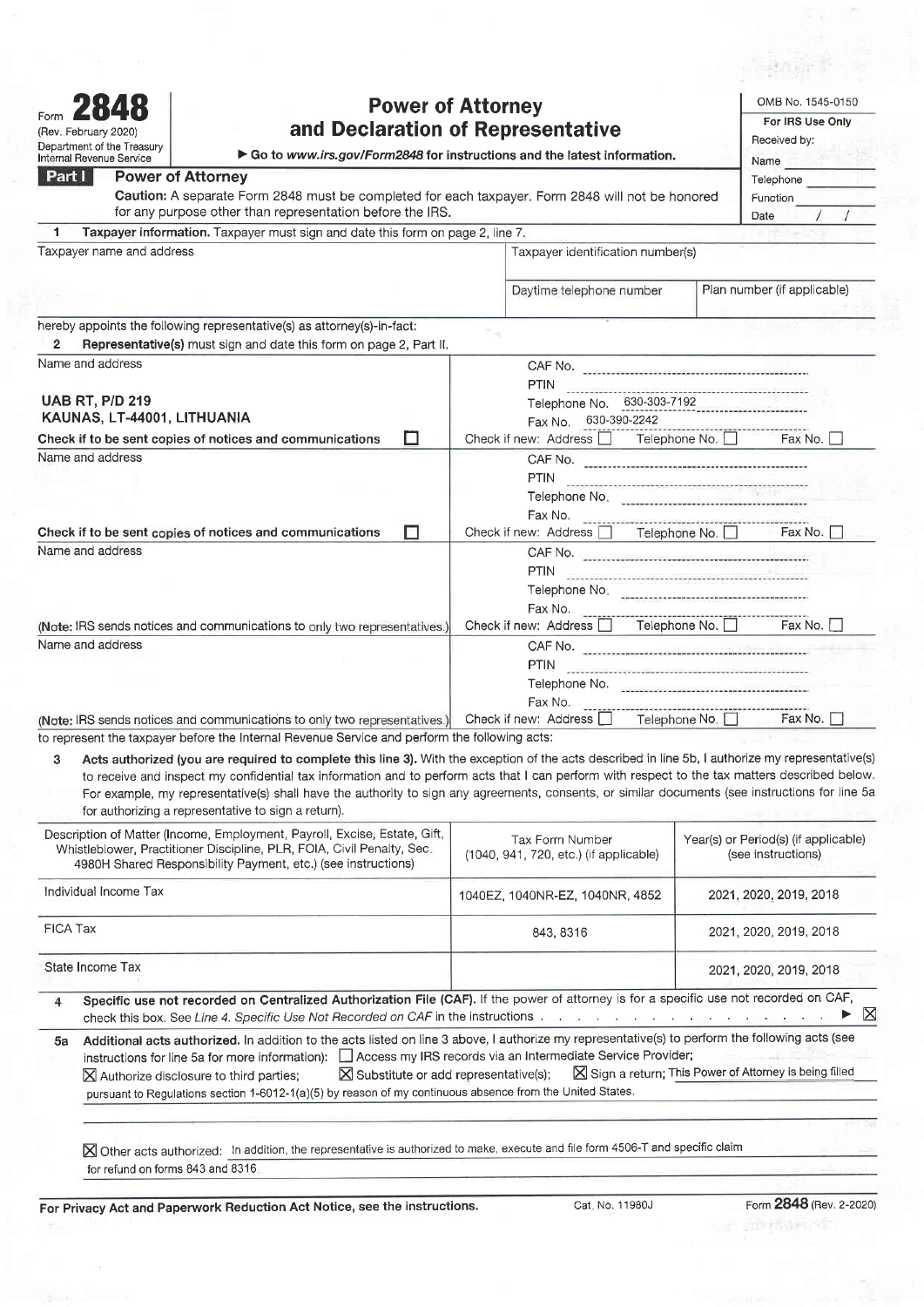|   | Form 2848 (Rev. 2-2020)      |                                                              |                                                                                                               |      |                                                                                                                                                                                                                                                                                                                                                                                                                                                                                                                                                                                                        | Page 2 |
|---|------------------------------|--------------------------------------------------------------|---------------------------------------------------------------------------------------------------------------|------|--------------------------------------------------------------------------------------------------------------------------------------------------------------------------------------------------------------------------------------------------------------------------------------------------------------------------------------------------------------------------------------------------------------------------------------------------------------------------------------------------------------------------------------------------------------------------------------------------------|--------|
|   |                              |                                                              |                                                                                                               |      | Specific acts not authorized. My representative(s) is (are) not authorized to endorse or otherwise negotiate any check (including directing or<br>accepting payment by any means, electronic or otherwise, into an account owned or controlled by the representative(s) or any firm or other<br>entity with whom the representative(s) is (are) associated) issued by the government in respect of a federal tax liability.<br>List any other specific deletions to the acts otherwise authorized in this power of attorney (see instructions for line 5b):                                            |        |
| 6 |                              |                                                              |                                                                                                               |      | Retention/revocation of prior power(s) of attorney. The filing of this power of attorney automatically revokes all earlier power(s) of<br>attorney on file with the Internal Revenue Service for the same matters and years or periods covered by this document. If you do not want<br>to revoke a prior power of attorney, check here with a state of the content of the content of the content of the content of the content of the content of the content of the content of the content of the content of the cont<br>YOU MUST ATTACH A COPY OF ANY POWER OF ATTORNEY YOU WANT TO REMAIN IN EFFECT. |        |
| 7 |                              |                                                              | the legal authority to execute this form on behalf of the taxpayer.                                           |      | Signature of taxpayer. If a tax matter concerns a year in which a joint return was filed, each spouse must file a separate power of attorney<br>even if they are appointing the same representative(s). If signed by a corporate officer, partner, guardian, tax matters partner, partnership<br>representative (or designated individual, if applicable), executor, receiver, administrator, or trustee on behalf of the taxpayer, I certify that I have<br>FIF NOT COMPLETED, SIGNED, AND DATED, THE IRS WILL RETURN THIS POWER OF ATTORNEY TO THE TAXPAYER.                                         |        |
|   | X.                           |                                                              |                                                                                                               |      |                                                                                                                                                                                                                                                                                                                                                                                                                                                                                                                                                                                                        |        |
|   |                              | Signature                                                    |                                                                                                               | Date | Title (if applicable)                                                                                                                                                                                                                                                                                                                                                                                                                                                                                                                                                                                  |        |
|   |                              | XVOLODYMYR ZeLONSKYI                                         |                                                                                                               |      |                                                                                                                                                                                                                                                                                                                                                                                                                                                                                                                                                                                                        |        |
|   |                              | Print name                                                   |                                                                                                               |      | Print name of taxpayer from line 1 if other than individual                                                                                                                                                                                                                                                                                                                                                                                                                                                                                                                                            |        |
|   | Part II                      | <b>Declaration of Representative</b>                         |                                                                                                               |      |                                                                                                                                                                                                                                                                                                                                                                                                                                                                                                                                                                                                        |        |
|   |                              |                                                              | Under penalties of perjury, by my signature below I declare that:                                             |      |                                                                                                                                                                                                                                                                                                                                                                                                                                                                                                                                                                                                        |        |
|   |                              |                                                              |                                                                                                               |      | . I am not currently suspended or disbarred from practice, or ineligible for practice, before the Internal Revenue Service;                                                                                                                                                                                                                                                                                                                                                                                                                                                                            |        |
|   |                              |                                                              |                                                                                                               |      | . I am subject to regulations contained in Circular 230 (31 CFR, Subtitle A, Part 10), as amended, governing practice before the Internal Revenue Service;                                                                                                                                                                                                                                                                                                                                                                                                                                             |        |
|   |                              |                                                              | . I am authorized to represent the taxpayer identified in Part I for the matter(s) specified there; and       |      |                                                                                                                                                                                                                                                                                                                                                                                                                                                                                                                                                                                                        |        |
|   | . I am one of the following: |                                                              |                                                                                                               |      |                                                                                                                                                                                                                                                                                                                                                                                                                                                                                                                                                                                                        |        |
|   |                              |                                                              | a Attorney-a member in good standing of the bar of the highest court of the jurisdiction shown below.         |      |                                                                                                                                                                                                                                                                                                                                                                                                                                                                                                                                                                                                        |        |
|   |                              |                                                              |                                                                                                               |      | <b>b</b> Certified Public Accountant - a holder of an active license to practice as a certified public accountant in the jurisdiction shown below.                                                                                                                                                                                                                                                                                                                                                                                                                                                     |        |
|   |                              |                                                              | c Enrolled Agent-enrolled as an agent by the IRS per the requirements of Circular 230.                        |      |                                                                                                                                                                                                                                                                                                                                                                                                                                                                                                                                                                                                        |        |
|   |                              | d Officer-a bona fide officer of the taxpayer organization.  |                                                                                                               |      |                                                                                                                                                                                                                                                                                                                                                                                                                                                                                                                                                                                                        |        |
|   |                              | e Full-Time Employee - a full-time employee of the taxpayer. |                                                                                                               |      |                                                                                                                                                                                                                                                                                                                                                                                                                                                                                                                                                                                                        |        |
|   |                              |                                                              |                                                                                                               |      | f Family Member-a member of the taxpayer's immediate family (spouse, parent, child, grandparent, grandchild, step-parent, step-child, brother, or sister).                                                                                                                                                                                                                                                                                                                                                                                                                                             |        |
|   |                              | the IRS is limited by section 10.3(d) of Circular 230).      |                                                                                                               |      | g Enrolled Actuary-enrolled as an actuary by the Joint Board for the Enrollment of Actuaries under 29 U.S.C. 1242 (the authority to practice before                                                                                                                                                                                                                                                                                                                                                                                                                                                    |        |
|   |                              |                                                              | and Requirements for Unenrolled Return Preparers in the instructions for additional information.              |      | h Unenrolled Return Preparer-Authority to practice before the IRS is limited. An unenrolled return preparer may represent, provided the preparer (1)<br>prepared and signed the return or claim for refund (or prepared if there is no signature space on the form); (2) was eligible to sign the return or<br>claim for refund; (3) has a valid PTIN; and (4) possesses the required Annual Filing Season Program Record of Completion(s). See Special Rules                                                                                                                                          |        |
|   |                              |                                                              | student working in an LITC or STCP. See instructions for Part II for additional information and requirements. |      | k Qualifying Student-receives permission to represent taxpayers before the IRS by virtue of his/her status as a law, business, or accounting                                                                                                                                                                                                                                                                                                                                                                                                                                                           |        |
|   |                              | Internal Revenue Service is limited by section 10.3(e)).     |                                                                                                               |      | r Enrolled Retirement Plan Agent-enrolled as a retirement plan agent under the requirements of Circular 230 (the authority to practice before the                                                                                                                                                                                                                                                                                                                                                                                                                                                      |        |
|   |                              |                                                              |                                                                                                               |      | FIF THIS DECLARATION OF REPRESENTATIVE IS NOT COMPLETED, SIGNED, AND DATED, THE IRS WILL RETURN THE                                                                                                                                                                                                                                                                                                                                                                                                                                                                                                    |        |
|   |                              |                                                              |                                                                                                               |      | POWER OF ATTORNEY. REPRESENTATIVES MUST SIGN IN THE ORDER LISTED IN PART I, LINE 2.                                                                                                                                                                                                                                                                                                                                                                                                                                                                                                                    |        |
|   |                              |                                                              |                                                                                                               |      | Note: For designations d-f, enter your title, position, or relationship to the taxpayer in the "Licensing jurisdiction" column.                                                                                                                                                                                                                                                                                                                                                                                                                                                                        |        |
|   | Designation-<br>Insert above | Licensing jurisdiction<br>(State) or other                   | Bar, license, certification,<br>registration, or enrollment                                                   |      | <b>NUMBER</b><br>Date<br>Signature                                                                                                                                                                                                                                                                                                                                                                                                                                                                                                                                                                     |        |

| Designation-<br>Insert above<br>letter (a-r). | Linding Januaran i<br>(State) or other<br>licensing authority<br>(if applicable) | Bar, license, certification,<br>registration, or enrollment<br>number (if applicable) | THE RESPONSE ROLL<br>Signature | Date             |
|-----------------------------------------------|----------------------------------------------------------------------------------|---------------------------------------------------------------------------------------|--------------------------------|------------------|
|                                               |                                                                                  |                                                                                       | 201.81.                        |                  |
|                                               |                                                                                  |                                                                                       | <b>TOP CANDRAL PEGINE</b>      |                  |
|                                               |                                                                                  |                                                                                       |                                | <b>RESIDENCE</b> |
|                                               |                                                                                  |                                                                                       |                                |                  |
|                                               |                                                                                  |                                                                                       |                                |                  |
|                                               |                                                                                  |                                                                                       | $-$                            | $0040 - 0.000$   |

Form **2848** (Rev. 2-2020)

ţ.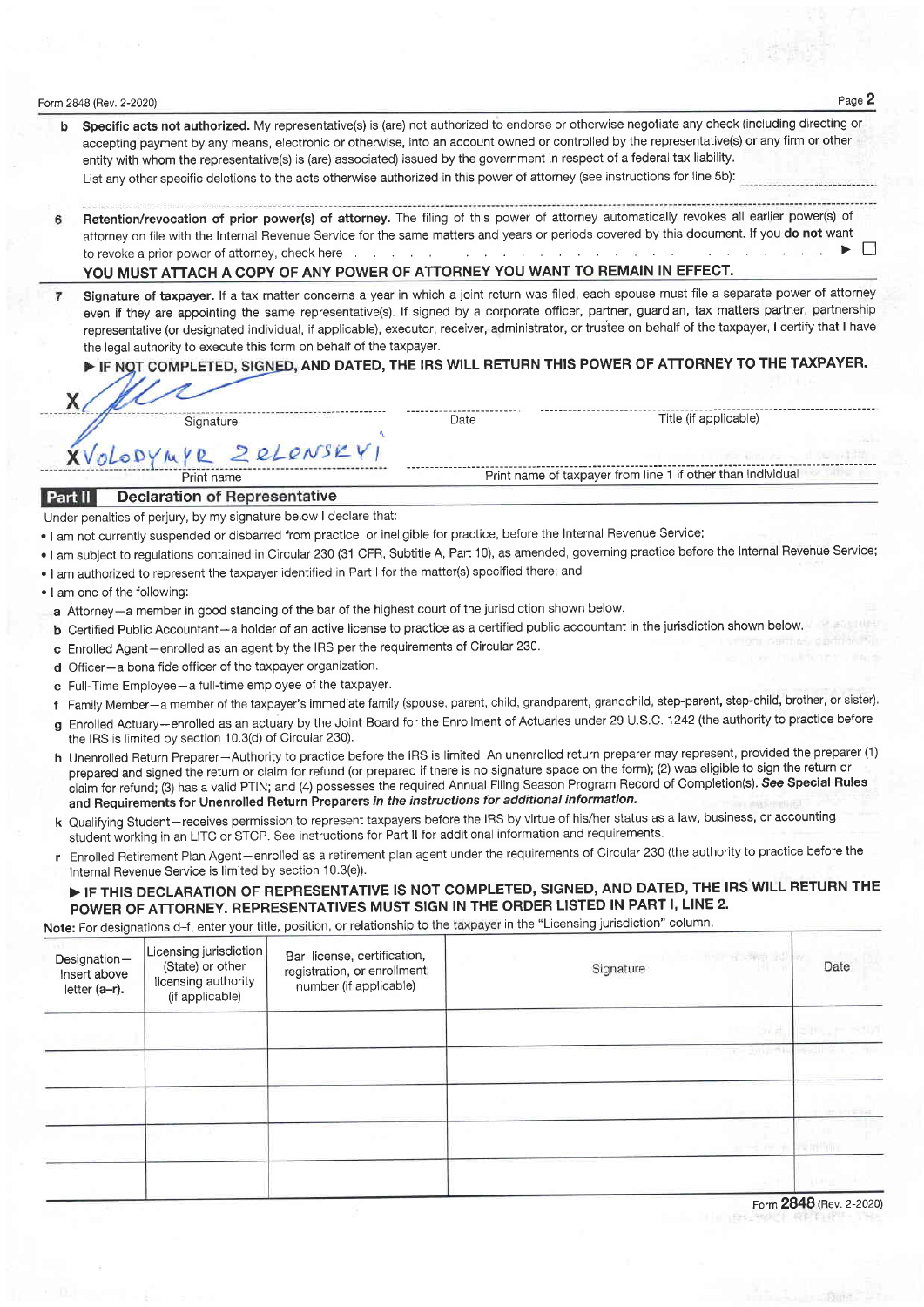| Form 8821<br>(Rev. February 2020)<br>Department of the Treasury                                                                                                                                                                                                      | <b>Tax Information Authorization</b><br>Go to www.irs.gov/Form8821 for instructions and the latest information.<br>> Don't sign this form unless all applicable lines have been completed.<br>Don't use Form 8821 to request copies of your tax returns<br>or to authorize someone to represent you. |             |                                                                                                                                                                                                                                                                                                                                                                                                                                                                                                                                                                                                                                                                                                      | OMB No. 1545-1165<br>For IRS Use Only<br>Received by:<br>Name<br>Telephone<br>Function                                                                                                                                                                                                                                                                                                                                                |             |
|----------------------------------------------------------------------------------------------------------------------------------------------------------------------------------------------------------------------------------------------------------------------|------------------------------------------------------------------------------------------------------------------------------------------------------------------------------------------------------------------------------------------------------------------------------------------------------|-------------|------------------------------------------------------------------------------------------------------------------------------------------------------------------------------------------------------------------------------------------------------------------------------------------------------------------------------------------------------------------------------------------------------------------------------------------------------------------------------------------------------------------------------------------------------------------------------------------------------------------------------------------------------------------------------------------------------|---------------------------------------------------------------------------------------------------------------------------------------------------------------------------------------------------------------------------------------------------------------------------------------------------------------------------------------------------------------------------------------------------------------------------------------|-------------|
| Internal Revenue Service<br>Taxpayer information. Taxpayer must sign and date this form on line 7.                                                                                                                                                                   |                                                                                                                                                                                                                                                                                                      |             |                                                                                                                                                                                                                                                                                                                                                                                                                                                                                                                                                                                                                                                                                                      | Date                                                                                                                                                                                                                                                                                                                                                                                                                                  |             |
| Taxpayer name and address                                                                                                                                                                                                                                            |                                                                                                                                                                                                                                                                                                      |             | Taxpayer identification number(s)                                                                                                                                                                                                                                                                                                                                                                                                                                                                                                                                                                                                                                                                    |                                                                                                                                                                                                                                                                                                                                                                                                                                       |             |
|                                                                                                                                                                                                                                                                      |                                                                                                                                                                                                                                                                                                      |             | Daytime telephone number                                                                                                                                                                                                                                                                                                                                                                                                                                                                                                                                                                                                                                                                             | Plan number (if applicable)                                                                                                                                                                                                                                                                                                                                                                                                           |             |
| 2 Appointee. If you wish to name more than one appointee, attach a list to this form. Check here if a list of additional<br>appointees is attached ▶                                                                                                                 |                                                                                                                                                                                                                                                                                                      |             |                                                                                                                                                                                                                                                                                                                                                                                                                                                                                                                                                                                                                                                                                                      |                                                                                                                                                                                                                                                                                                                                                                                                                                       |             |
| Name and address                                                                                                                                                                                                                                                     |                                                                                                                                                                                                                                                                                                      |             |                                                                                                                                                                                                                                                                                                                                                                                                                                                                                                                                                                                                                                                                                                      |                                                                                                                                                                                                                                                                                                                                                                                                                                       |             |
|                                                                                                                                                                                                                                                                      |                                                                                                                                                                                                                                                                                                      | <b>PTIN</b> |                                                                                                                                                                                                                                                                                                                                                                                                                                                                                                                                                                                                                                                                                                      |                                                                                                                                                                                                                                                                                                                                                                                                                                       |             |
|                                                                                                                                                                                                                                                                      |                                                                                                                                                                                                                                                                                                      |             |                                                                                                                                                                                                                                                                                                                                                                                                                                                                                                                                                                                                                                                                                                      |                                                                                                                                                                                                                                                                                                                                                                                                                                       |             |
|                                                                                                                                                                                                                                                                      |                                                                                                                                                                                                                                                                                                      |             | Check if new: Address   Telephone No.                                                                                                                                                                                                                                                                                                                                                                                                                                                                                                                                                                                                                                                                | Fax No.                                                                                                                                                                                                                                                                                                                                                                                                                               |             |
| 3 Tax Information. Appointee is authorized to inspect and/or receive confidential tax information for the type of tax, forms,                                                                                                                                        | periods, and specific matters you list below. See the line 3 instructions.                                                                                                                                                                                                                           |             |                                                                                                                                                                                                                                                                                                                                                                                                                                                                                                                                                                                                                                                                                                      | <b>CONTRACT</b>                                                                                                                                                                                                                                                                                                                                                                                                                       |             |
|                                                                                                                                                                                                                                                                      | By checking here, I authorize access to my IRS records via an Intermediate Service Provider.                                                                                                                                                                                                         |             |                                                                                                                                                                                                                                                                                                                                                                                                                                                                                                                                                                                                                                                                                                      |                                                                                                                                                                                                                                                                                                                                                                                                                                       |             |
| (a)<br>Type of Tax Information (Income,<br>Employment, Payroll, Excise, Estate, Gift,<br>Civil Penalty, Sec. 4980H Payments, etc.)                                                                                                                                   | (b)<br>Tax Form Number<br>(1040, 941, 720, etc.)                                                                                                                                                                                                                                                     |             | (c)<br>Year(s) or Period(s)                                                                                                                                                                                                                                                                                                                                                                                                                                                                                                                                                                                                                                                                          | (d)<br><b>Specific Tax Matters</b>                                                                                                                                                                                                                                                                                                                                                                                                    |             |
| Individual Income Tax                                                                                                                                                                                                                                                | 1040EZ, 1040NR-EZ,<br>1040NR, 4852                                                                                                                                                                                                                                                                   |             | 2021, 2020, 2019, 2018                                                                                                                                                                                                                                                                                                                                                                                                                                                                                                                                                                                                                                                                               |                                                                                                                                                                                                                                                                                                                                                                                                                                       |             |
| FICA Tax                                                                                                                                                                                                                                                             | 843, 8316                                                                                                                                                                                                                                                                                            |             | 2021, 2020, 2019, 2018                                                                                                                                                                                                                                                                                                                                                                                                                                                                                                                                                                                                                                                                               |                                                                                                                                                                                                                                                                                                                                                                                                                                       |             |
| State Income Tax                                                                                                                                                                                                                                                     |                                                                                                                                                                                                                                                                                                      |             | 2021, 2020, 2019, 2018                                                                                                                                                                                                                                                                                                                                                                                                                                                                                                                                                                                                                                                                               | Latitude additional                                                                                                                                                                                                                                                                                                                                                                                                                   |             |
| 4 Specific use not recorded on Centralized Authorization File (CAF). If the tax information authorization is for a specific<br>5 Disclosure of tax information (you must check a box on line 5a or 5b unless the box on line 4 is checked):<br>basis, check this box |                                                                                                                                                                                                                                                                                                      |             | use not recorded on CAF, check this box. See the instructions. If you check this box, skip lines 5 and 6<br>a If you want copies of tax information, notices, and other written communications sent to the appointee on an ongoing<br>$\begin{array}{cccccccccc} \tilde{x}_1 & \tilde{x}_2 & \tilde{x}_3 & \tilde{x}_4 & \tilde{x}_5 & \tilde{x}_6 \end{array} \qquad \begin{array}{cccccccccc} \tilde{x}_1 & \tilde{x}_2 & \tilde{x}_3 & \tilde{x}_4 & \tilde{x}_5 \end{array}$<br>Note: Appointees will no longer receive forms, publications, and other related materials with the notices.<br>b if you don't want any copies of notices or communications sent to your appointee, check this box | $\begin{array}{cccccccccccccc} \mathbf{3} & \mathbf{3} & \mathbf{3} & \mathbf{3} & \mathbf{3} & \mathbf{3} & \mathbf{3} & \mathbf{3} & \mathbf{3} & \mathbf{3} & \mathbf{3} & \mathbf{3} & \mathbf{3} & \mathbf{3} & \mathbf{3} & \mathbf{3} & \mathbf{3} & \mathbf{3} & \mathbf{3} & \mathbf{3} & \mathbf{3} & \mathbf{3} & \mathbf{3} & \mathbf{3} & \mathbf{3} & \mathbf{3} & \mathbf{3} & \mathbf{3} & \mathbf{3} & \mathbf{3} &$ | $\boxtimes$ |
|                                                                                                                                                                                                                                                                      |                                                                                                                                                                                                                                                                                                      |             |                                                                                                                                                                                                                                                                                                                                                                                                                                                                                                                                                                                                                                                                                                      |                                                                                                                                                                                                                                                                                                                                                                                                                                       |             |
| 6 Retention/revocation of prior tax information authorizations. If the line 4 box is checked, skip this line. If the line 4 box                                                                                                                                      |                                                                                                                                                                                                                                                                                                      |             | isn't checked, the IRS will automatically revoke all prior Tax Information Authorizations on file unless you check the line 6<br>box and attach a copy of the Tax Information Authorization(s) that you want to retain and attach and attach a copy of the Tax Information Authorization(s) that you want to retain<br>To revoke a prior tax information authorization(s) without submitting a new authorization, see the line 6 instructions.                                                                                                                                                                                                                                                       |                                                                                                                                                                                                                                                                                                                                                                                                                                       | $\perp$     |
| 7 Signature of taxpayer. If signed by a corporate officer, partner, guardian, partnership representative (or designated                                                                                                                                              |                                                                                                                                                                                                                                                                                                      |             | individual, if applicable), executor, receiver, administrator, trustee, or party other than the taxpayer, I certify that I have the<br>legal authority to execute this form with respect to the tax matters and tax periods shown on line 3 above.                                                                                                                                                                                                                                                                                                                                                                                                                                                   |                                                                                                                                                                                                                                                                                                                                                                                                                                       |             |
|                                                                                                                                                                                                                                                                      | DON'T SIGN THIS FORM JE IT IS BLANK OR INCOMPLETE.                                                                                                                                                                                                                                                   |             | IF NOT COMPLETE, SIGNED, AND DATED, THIS TAX INFORMATION AUTHORIZATION WILL BE RETURNED.                                                                                                                                                                                                                                                                                                                                                                                                                                                                                                                                                                                                             |                                                                                                                                                                                                                                                                                                                                                                                                                                       |             |
|                                                                                                                                                                                                                                                                      |                                                                                                                                                                                                                                                                                                      |             |                                                                                                                                                                                                                                                                                                                                                                                                                                                                                                                                                                                                                                                                                                      |                                                                                                                                                                                                                                                                                                                                                                                                                                       |             |
| Signature                                                                                                                                                                                                                                                            |                                                                                                                                                                                                                                                                                                      |             | Date                                                                                                                                                                                                                                                                                                                                                                                                                                                                                                                                                                                                                                                                                                 |                                                                                                                                                                                                                                                                                                                                                                                                                                       |             |
| XVOLOPYMYR                                                                                                                                                                                                                                                           | 2eLeNSKY                                                                                                                                                                                                                                                                                             |             |                                                                                                                                                                                                                                                                                                                                                                                                                                                                                                                                                                                                                                                                                                      |                                                                                                                                                                                                                                                                                                                                                                                                                                       |             |

 $\frac{1}{\sqrt{2}}\frac{1}{\sqrt{2}}\frac{1}{\sqrt{2}}\frac{1}{\sqrt{2}}\frac{1}{\sqrt{2}}\frac{1}{\sqrt{2}}\frac{1}{\sqrt{2}}\frac{1}{\sqrt{2}}\frac{1}{\sqrt{2}}\frac{1}{\sqrt{2}}\frac{1}{\sqrt{2}}\frac{1}{\sqrt{2}}\frac{1}{\sqrt{2}}\frac{1}{\sqrt{2}}\frac{1}{\sqrt{2}}\frac{1}{\sqrt{2}}\frac{1}{\sqrt{2}}\frac{1}{\sqrt{2}}\frac{1}{\sqrt{2}}\frac{1}{\sqrt{2}}\frac{1}{\sqrt{2}}\frac{1}{\sqrt{2}}$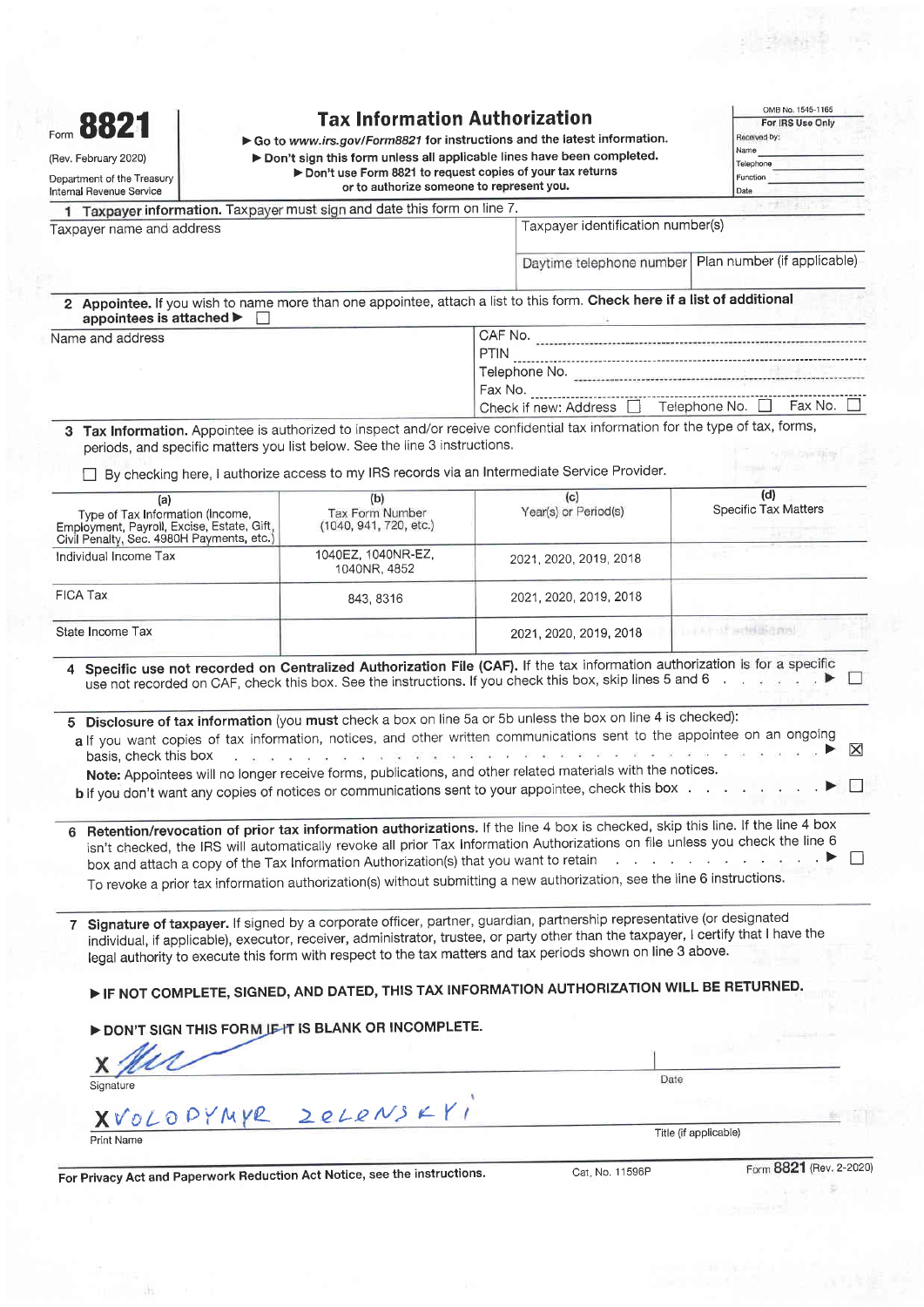Form 8879

(Rev. January 2021)

## IRS e-file Signature Authorization

OMB No. 1 545-0074

Department of the Treasury lnternal Revenue Service

▶ ERO must obtain and retain completed Form 8879. ▶ Go to www.irs.gov/Form8879 for the latest information.

## Submission ldentification Number (SlD) )

|        | Taxpayer's name                                                                                                                                                                                                                | Social security number            |
|--------|--------------------------------------------------------------------------------------------------------------------------------------------------------------------------------------------------------------------------------|-----------------------------------|
|        | Spouse's name                                                                                                                                                                                                                  | Spouse's social security number   |
| Part I | Tax Return Information - Tax Year Ending December 31,                                                                                                                                                                          | (Enter year you are authorizing.) |
|        | Enter whole dollars only on lines 1 through 5.                                                                                                                                                                                 |                                   |
|        | Note: Form 1040-SS filers use line 4 only. Leave lines 1, 2, 3, and 5 blank.                                                                                                                                                   |                                   |
|        | Adjusted gross income proposed to a propose a series to be the back of the series of the back of the back of the back of the back of the back of the back of the back of the back of the back of the back of the back of the b |                                   |
|        | Total tax response to response the contract of the contract of the contract of the contract of the contract of the contract of the contract of the contract of the contract of the contract of the contract of the contract of | 2                                 |
| 3      | Federal income tax withheld from Form(s) W-2 and Form(s) 1099                                                                                                                                                                  | 3                                 |
| 4      | Amount you want refunded to you and a particular contract to the contract of the contract of the contract of the contract of the contract of the contract of the contract of the contract of the contract of the contract of t | 4                                 |
|        | Amount you owe<br>The case of the training the conditions are conditions that the case of the case of the case of the case of the                                                                                              | 5                                 |

### Part II Taxpayer Declaration and Signature Authorization (Be sure you get and keep a copy of your return)

Under penalties of perjury, I declare that I have examined a copy of the income tax return (original or amended) I am now authorizing, and to the best of my knowledge and belief, it is true, correct, and complete. I furlher declare that the amounts in Part I above are the amounts from the income tax return (original or amended) I am now authorizing. I consent to allow my intermediate service provider, transmitter, or electronic return originator (ERO) to send my return to the IRS and to receive from the IRS (a) an acknowledgement of receipt or reason for rejection of the transmission, (b) the reason for any delay in processing the return or refund, and (c) the date of any refund. lf applicable, I authorize the U.S. Treasury and its designated Financial Agent to initiate an ACH electronic funds withdrawal (direct debit) entry to the financial institution account indicated in the tax preparation software for payment of my federal taxes owed on this return and/or a payment of estimated tax, and the financial institution to debit the entry to this account. This authorization is to remain in full force and effect until I notify the U.S. Treasury Financial Agent to terminate the authorization. To revoke (cancel) a<br>payment, I must contact the U.S. Treasury Financial Agent at **1-888**business days prior to the payment (settlement) date. I also authorize the financial institutions involved in the processing of the electronic payment of taxes to receive confidential information necessary to answer inquiries and resolve issues related to the payment. I further acknowledge that the personal identification number (PlN) below is my signature for the income tax return (original or amended) | am now authorizing and, if applicable, my Electronic Funds Withdrawal Consent. Taxpayer's PIN: check one box only

|                 |                                        | Electronic Funds Withdrawal Consent.                                                                                                                                                                                                                      |                                                     |                                                          |
|-----------------|----------------------------------------|-----------------------------------------------------------------------------------------------------------------------------------------------------------------------------------------------------------------------------------------------------------|-----------------------------------------------------|----------------------------------------------------------|
|                 |                                        | Taxpayer's PIN: check one box only                                                                                                                                                                                                                        |                                                     |                                                          |
| $\vert X \vert$ |                                        | authorize Unitrust Finance, Inc.<br>ERO firm name                                                                                                                                                                                                         | to enter or generate my PIN                         | as my<br>Enter five digits, but<br>don't enter all zeros |
|                 |                                        | signature on the income tax return (original or amended) I am now authorizing.                                                                                                                                                                            |                                                     |                                                          |
|                 | below.                                 | will enter my PIN as my signature on the income tax return (original or amended) I am now authorizing. Check this box only<br>if you are entering your own PIN and your return is filed using the Practitioner PIN method. The ERO must complete Part III |                                                     |                                                          |
|                 | Your signature $\blacktriangleright$ X |                                                                                                                                                                                                                                                           | Date $\blacktriangleright$                          | a per securit controlled                                 |
|                 |                                        | Spouse's PIN: check one box only                                                                                                                                                                                                                          |                                                     |                                                          |
|                 | authorize                              |                                                                                                                                                                                                                                                           | to enter or generate my PIN                         | as my                                                    |
|                 |                                        | ERO firm name<br>signature on the income tax return (original or amended) I am now authorizing.<br>I will enter my PIN as my signature on the income tax return (original or amended) I am now authorizing. Check this box only                           |                                                     | Enter five digits, but<br>don't enter all zeros          |
|                 | below.                                 | if you are entering your own PIN and your return is filed using the Practitioner PIN method. The ERO must complete Part III                                                                                                                               |                                                     |                                                          |
|                 |                                        |                                                                                                                                                                                                                                                           |                                                     | HORISTANIA HOLL TON                                      |
|                 | Spouse's signature                     |                                                                                                                                                                                                                                                           | Date $\blacktriangleright$                          |                                                          |
|                 |                                        |                                                                                                                                                                                                                                                           | Practitioner PIN Method Returns Only-continue below |                                                          |
| Part III        |                                        | Certification and Authentication - Practitioner PIN Method Only                                                                                                                                                                                           |                                                     |                                                          |
|                 |                                        | ERO's EFIN/PIN. Enter your six-digit EFIN followed by your five-digit self-selected PIN.                                                                                                                                                                  |                                                     | Don't enter all zeros                                    |

I certify that the above numeric entry is my PIN, which is my signature for the electronic individual income tax return (original or amended) I am now authorized to file for tax year indicated above for the taxpayer(s) indicated above. I confirm that I am submitting this return in accordance with the requirements of the Practitioner PIN method and Pub. 1345, Handbook for Authorized IRS e-file Providers of Individual Income Tax Returns

| $ERO's$ signature $\blacktriangleright$                               |                                                                                                                    | Date $\blacktriangleright$ |                          |
|-----------------------------------------------------------------------|--------------------------------------------------------------------------------------------------------------------|----------------------------|--------------------------|
|                                                                       | <b>ERO Must Retain This Form - See Instructions</b><br>Don't Submit This Form to the IRS Unless Requested To Do So |                            |                          |
| For Paperwork Reduction Act Notice, see your tax return instructions. |                                                                                                                    | Cat. No. 32778X            | Form 8879 (Rev. 01-2021) |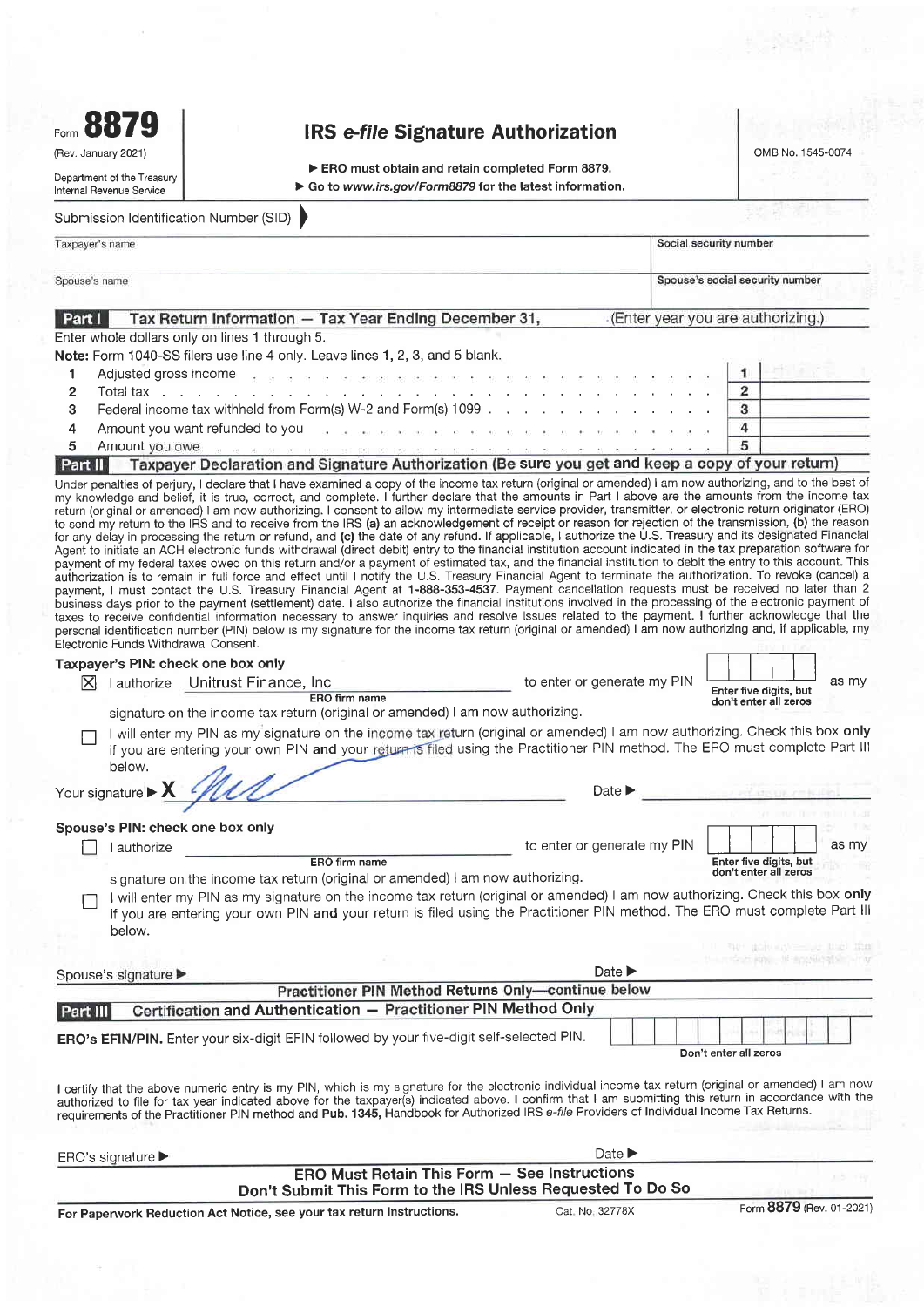# Agreement

Date: 06.12.2021 This Services Agreement (the "Agreement") is executed by and between: Unitrust Finance, Inc (dba RT Tax), company code 70464217, address 1219 Ogden Ave, Suite #C, Downers Grove, IL 60515, USA represented by the person dully authorized under  $(1)$ existing legislation (the "Service Provider"); and<br>VOLODYMYR ZELENSKYI ., date of birth  $\frac{19870923}{2}$  (the "Client").  $(2)$ Hereinafter the Service Provider and the Client together are referred to as the "Parties" and each separately as the "Party" **RECITALS** The Service Provider provides tax refund and related services and the Client wishes to recover the personal income tax paid due to work abroad or on other grounds.  $(A)$  $(B)$ The Parties wish to agree on the terms and conditions of tax refund. Subject matter  $\mathbf{1}$  $1.1.$ In accordance with the terms and conditions established in this Agreement and the General Terms and Conditions of Services (hereinafter - T&C), the Service Provider shall provide to the Client tax refund and related services, i.e. shall draw up the documents necessary for the refund of the taxes paid by the Client in the United States of America and shall present them to the corresponding tax authorities or other competent institutions (the "Services"), and the Client shall accept and remunerate for such Services in accordance of the terms and conditions of this Agreement.  $1.2.$ By signing this Agreement the Client authorises the Service Provider to prepare, sign and file tax returns and to receive all correspondence, including tax refund cheques, from tax authorities. Service Provider will as necessary disclose that he is acting as the nominee of the Client and all the actions are made in the name and on behalf of the Client. Taxes will be refunded to the Client by a bank transfer of the refunded amount to the bank account, prepaid debit card or by a bank cheque drawn in the name of the Client. If Tax  $1.3.$ Refund Cheque is received, the Cheque shall be collected and the tax refund amount shall be transferred to the Client by the Services Provider and (or) the third person engaged by the Service Provider for payment collection services in accordance with the T&C.  $1.4$ The final amount of the taxes to be refunded shall be established by a competent institution of the foreign country. The amounts calculated by the Service Provider are for information purposes only and do not entitle the Client to claim the preliminarily calculated amount.  $\overline{2}$ **Terms of Provision of Services**  $2.1.$ The Service Provider hereby undertakes:  $2.1.1$ to provide the Client information on the documents that the Client needs to submit to the Service Provider for the purposes of filing for the tax refund;  $2.1.2.$ to collect, complete and sign all the required forms, requests and other related documents on behalf of the Client;  $2.1.3.$ to submit the required documents to the respective tax authorities or other competent institutions responsible for tax refunds;  $2.1.4.$ to inform the Client about the process of the tax refund and other related matters at the Client's request;  $2.1.5.$ to organise the collection of the Tax Refund Cheque and (or) to instruct the tax authority to transfer the tax refund amount to the Service Provider and (or) the third person engaged by the Service Provider for payment collection services in accordance with the T&C for subsequent transfer of tax refund amount to the Client (excluded the Service Fee indicated in Clause 3.1 and 3.2), or to instruct the tax authority to transfer the tax refund directly to the Client's prepaid debit card.  $2.2.$ The Client hereby undertakes:  $2.2.1$ to provide to the Service Provider complete, true and accurate information and documents (originals and copies) required for the completion of the tax refund. The Client is entitled to provide the information either by filling in paper forms provided by Services Provider or by filling in the online information form available at the Service Provider's internet site:  $2.2.2.$ to fill in and sign any forms and other documents required for the completion of the tax refund and perform other obligations established in the T&C, which constitute an inseparable part of this Agreement; to fill in and sign any forms and other documents required for the issue of the Payoneer, Inc debit card and to accept the tax refund amount to the "Payoneer" debit card (excluded  $2.2.3$ the Service Fee indicated in Clause 3.1 and 3.2) when so required;  $2.2.4$ to inform the Service Provider immediately and in all cases not later than within 5 (five) days, if the foreign tax or other authority transfers the refunded amount or a part thereof or sends the Tax Refund Cheque for the full refund amount or a part thereof directly to the Client; to inform the Service provider immediately in the case during the validity term of this Agreement the Client concludes any agreement regarding the tax refund services in the United  $2.2.5.$ States of America with other service providers. In such case the Service provider is entitled unilaterally to terminate this Agreement.  $2.2.6$ to inform the Service Provider of the new employment or self-employment in a foreign country;  $2.2.7.$ to inform the Service Provider of any changes in the Client's contact details or about any other changes that may have impact to the tax refund. The information can be updated on the internet site of the Service Provider or e-mailed: to pay the Service Provider the Service Fee as set out in Section 3 hereof.  $2.2.8$ **The Services Fees**  $\mathbf{3}$ .  $3.1.$ The fee for the Services (the "Service Fee") for refunding taxes for each tax year shall be:  $3.1.1$ For the USA tax refund (Federal and State), if the tax refund amount is between 0-790 USD, the service fee shall be 79 USD; 791 and more USD, the service fee shall be 10% from the refunded amount:  $3.1.2$ Additional Fee applies for the "Fast" tax refund - 49 USD. "Fast" is only available for Federal tax refund - you will get State refund as "Regular";  $3.1.3.$ USA tax refund (Social Security and Medicare): the service fee shall be 10% from the refunded amount, with a fixed minimum of USD 90.  $3.2.$ The additional fees: for the retrieval of the lost or missing W2 form is 25 USD, for filling the USA amended tax return (F 1040X) the fee is 79 USD, for financial administration the fee is 29 USD. If the retrieval of the lost or missing W2 for is needed, the Client hereby agrees and authorizes the Service Provider to contact the Client's employer to get the copy of the mentioned form (subject to the aforementioned fee of 25 USD).  $3.3$ The Client shall also compensate the fees and costs incurred by the Service Provider in the tax refund process that could not be foreseen at the moment of the execution of this Agreement as listed in the pricelist of the Service Provider and as indicated in the T&C.  $3.4$ The amount of the payable VAT (if applicable) shall be added to all amounts indicated in Sections 3.1-3.3 hereof. The fees established in Sections 3.1-3.2 may be changed by the Service Provider unilaterally and shall be applicable to any request of the Client to provide the Services submitted after the Client has received notice on the change of fees. The Service Fee shall be deducted from the amount received after the tax refund prior to the transferring it to the Client's account or Client's Payoneer, Inc debit card will be charged.  $3.5.$ If, by some reasons, the Client receives the tax refund cheque to his home address, he/she must inform about it Service Provider and pay the Service Fee (s) according to this Agreement. If the Client does not pay the Service Fee (s) in 10 (ten) days after receiving the invoice, he/she shall be obligated to pay late charges 0.2 percent per month on the unpaid balance of the invoice.  $3.6$ If during the process of filing the documents the Service Provider becomes aware that the Client is not entitled to the tax refund (i.e. there is a tax debt), the Service Provider will calculate and provide the Client with the amount of the tax debt and the Service Fee payable to the Service Provider. In such case, the Service Provider continues the filing of documents only after the Client agrees to proceed and pays to the Service Provider the calculated Service Fee.  $\Delta$ Processing of personal data  $4.1.$ Service provider, acting as a data controller, shall process Client's personal data for the purposes of: (i) proper performance of Service provider's obligations under this Agreement; (ii) necessary communication; (iii) protection of Service provider's rights and interests (in case of a claim or a debt collection); (iv) statistical analysis. Legal basis for processing personal data is respectively, (i) necessity to perform this Agreement and mandatory statutory requirements related to tax refund; (ii) legitimate interest - to provide good customer service; (iii) legitimate interest and (iv) legitimate interest - to improve our business.  $4.2$ The Client acknowledges that the Service provider is located in the USA, thus personal data shall be transferred from Client's country of residence to USA. For clarity, as the Service provider is located in USA, the data transfers of the Client are necessary for the conclusion and performance of this Agreement. The Service provider guarantees that it has signed agreements regarding safe and lawful processing of personal data with its EU partners and when necessary shall use legitimate safeguards and derogations where it is allowed by the applicable law.  $4.3.$ The Client acknowledges that Service Provider shall engage third parties, data processors, for the purposes of proper performance of this Agreement. The list of currently used data processors can be found at https://rttax.com/privacy-policy/ Privacy Policy. Depending on a situation, the Client, as a data subject, shall have all or some of following rights: the right at any time to request the Service provider an access to the processed  $4.4.$ personal data, request for rectification or erasure of them, request for data portability or restriction of the processing of personal data, a right to object to the processing of personal data, the right to lodge a complaint with a supervisory authority.  $4.5$ The data related to the providing of tax refunding services is necessary. Therefore, if the Client does not submit the personal data specified in the online forms, performance of the

**RUTCKS** 

Agreement shall become impossible 4.6 The data shall be stored during the term of the agreement and 10 years after the termination of the Agreement (subject to the limitation period).

 $4.7.$ For a comprehensive information on how Service provider processes personal data, please refer to https://rttax.com/privacy-policy/ Privacy Policy or can be provided in writing at your request.